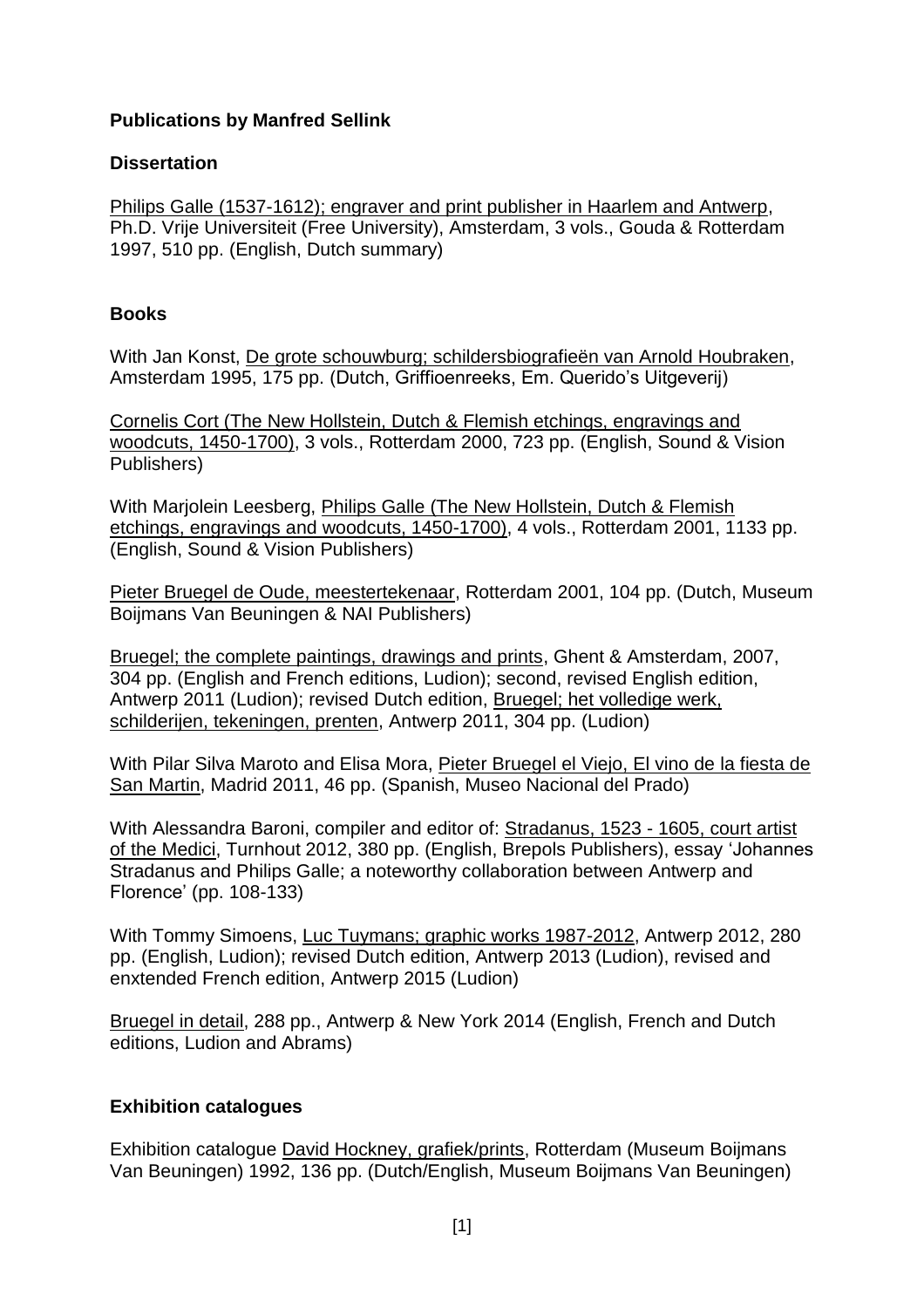Exhibition catalogue Cornelis Cort, 'Constich plaet-snijder van Horne in Hollandt/accomplished platecutter from Hoorn in Holland', Rotterdam (Museum Boijmans Van Beuningen) 1994, 232 pp. (Dutch/English, Museum Boijmans Van Beuningen)

With Saskia de Bodt, editor and compiler of: exhibition catalogue Nederlandse tekeningen uit de negentiende eeuw 1 (1800-1850), Rotterdam (Museum Boijmans Van Beuningen) 1994, 226 pp. (Dutch/English, Museum Boijmans Van Beuningen), introduction (pp. 7-11) and six entries (cat. nos. 1, 11, 54-55, 61, 66 and 71)

With Saskia de Bodt, editor and compiler of: exhibition catalogue Nederlandse tekeningen uit de negentiende eeuw 2 (1850-1900), Rotterdam (Museum Boijmans Van Beuningen) 1995, 250 pp. (Dutch/English, Museum Boijmans Van Beuningen, introduction (pp. 9-15) and four entries (cat. nos. 2-3, 46, 71-72 and 86-88)

With Saskia de Bodt, editor and compiler of: exhibition catalogue Nineteenth century Dutch watercolors and drawings from the Museum Boijmans Van Beuningen, Rotterdam, Pittsburgh (Frick Art Museum), Columbia (Columbia Museum of Art) and Grand Rapids (Grand Rapids Art Museum) 1998-99, 216 pp. (English, Art Services International, Alexandria (VA), introduction (pp. 9-12) and five entries (cat. nos. 19, 28, 29, 69-70 and 77-79)

With Nadine Orenstein, compiler and editor of: exhibition catalogue Pieter Bruegel the Elder, drawings and prints, Rotterdam (Museum Boijmans Van Beuningen) and New York (The Metropolitan Museum of Art) 2001, 323 pp. (English, Yale University Press, New Haven & London), essay '"The very lively and whimsical Pieter Brueghel"; Thoughts on his Iconography and Context' (pp. 57-66) and twenty entries (cat. nos. 3, 5, 13, 15-16, 19, 21, 42-52, 56-57, 58-59, 64-77, 83, 84-85, 86, 89-94, 96-97, 115, 116, 117, 119, 130-134 and 135-144)

With Sandra Janssens and Till-Holger Borchert, compiler and editor of: exhibition catalogue Rubens, Jordaens, Van Dyck; Vlaamse meestertekeningen uit het prentenkabinet van Museum Boijmans Van Beuningen, Bruges (Groeningemuseum/Arentshuis) 2005, 126 pp. (Dutch and French editions, Musea Brugge), introduction (pp. 7-8) and essay 'Vlaamse meestertekeningen uit Museum Boijmans Van Beuningen, het verhaal van een bijzondere collectie' (pp. 9-15)

With Till-Holger Borchert and Sylvia Ferino, compiler and editor of: exhibition catalogue Imperial treasures; Van Eyck Gossaert Bruegel, masterpieces from the Kunsthistorisches Museum Vienna, Bruges (Groeningemuseum) 2011-12, 208 pp. (Dutch, French. English and German editions, Lannoo and Editions Racine, Tielt & Brussels), essay ''Netherlanders always win praise with landscape painting'; landscape in Netherlandish art from van Eyck to Bruegel' (pp. 104-117), ten entries (cat. nos. 13, 28, 29, 31, 32, 33, 42, 43, 44 and 45) and six biographies (pp. 195-196, 199-200)

With Maximiliaan Martens, compiler and editor of: exhibition catalogue Pieter Bruegel ongezien! De verborgen Antwerpse collecties, Antwerp (Museum Mayer van den Bergh) 2012, 224 pp. (Dutch, Davidsfonds Uitgeverij, Leuven), introduction, essay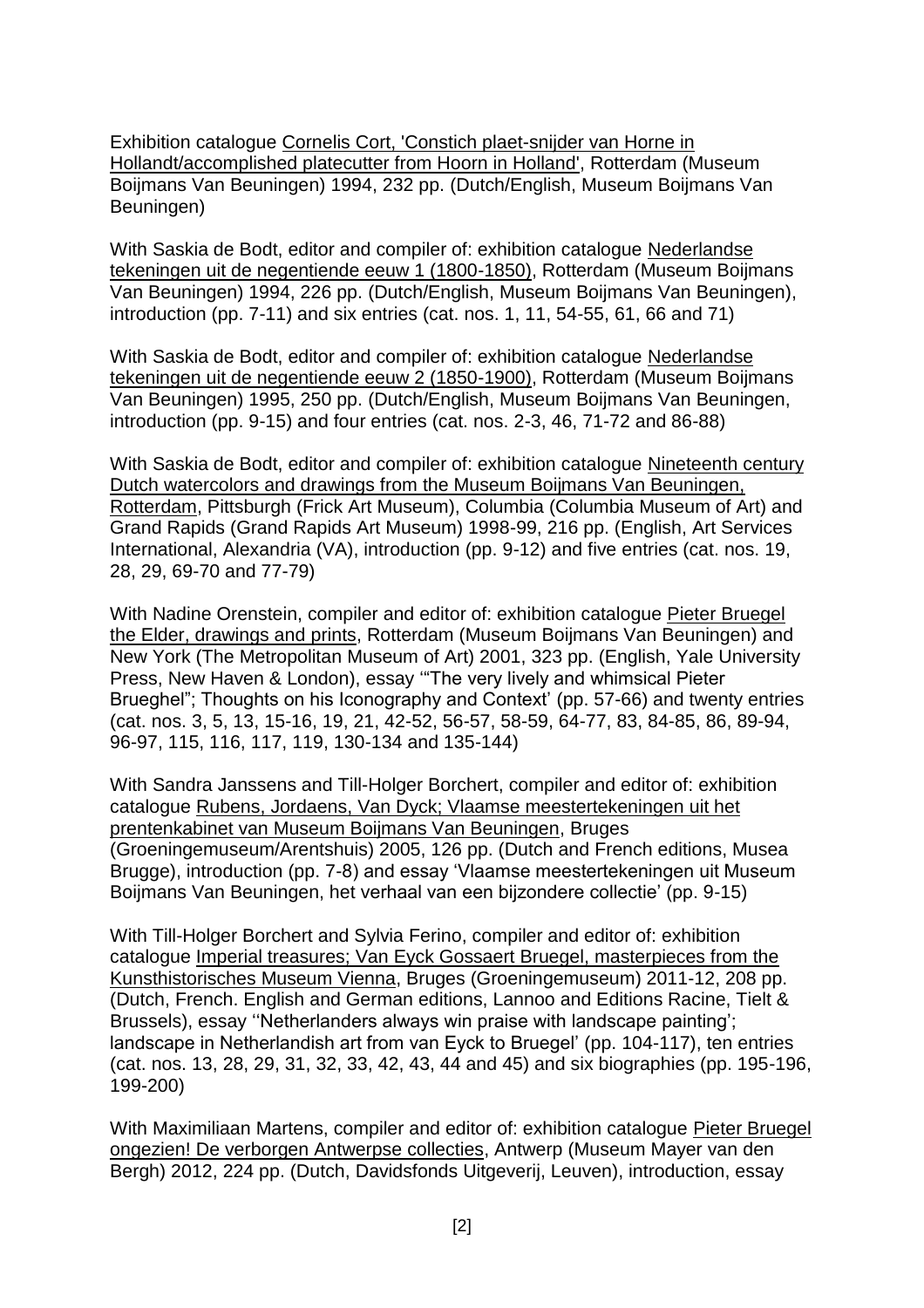''Veel vreemde versieringhen van sinnekens sietmen van zijn drollen in Print'; enkele beschouwingen over Pieter Bruegel en de prentkunst' (pp. 12-25) and twenty-five entries (pp. 70-223)

With Laurent Busine, compiler and editor of: exhibition catalogue The Glory of Saint Georges; man, dragon and death, Hornu (MAC's) 2015-16 (English, French and Dutch editions, Mercatorfonds and Yale University Press, Brussels), introduction (p. 9), essay 'St. George in the 16th century' (pp. 134-141) and one entry (cat. nos. 1- 10)

### **Contributions to exhibition catalogues**

Sixteen entries in: Jan Piet Filedt Kok, Willy Halsema-Kubes and Wouter Kloek, exhibition catalogue Kunst voor de beeldenstorm; Noordnederlandse Kunst 1525- 1580, Amsterdam (Rijksmuseum) 1986 (Dutch, Staatsuitgeverij, The Hague), cat. nos. 6, 7, 8, 39, 40, 41, 42, 59, 60, 78, 79, 80, 81, 82, 118 and 119

Two entries in: Katriina Salmella-Hasan, exhibition catalogue Rubens, Retretti (Retretti Art Center, Finland) 1991 (English/Finnish, Retretti Art Center), pp. 56-57 and 58-59

Essay in: Piet de Jonge, exhibition catalogue Impressionism: through clear eyes, Rotterdam (Museum Boijmans Van Beuningen) 1992 (Dutch, French and English editions, Museum Boijmans Van Beuningen), 'Eduard Vuillard' (pp. 196-200)

Ten entries and three biographies in: Nicole Dacos Crifò and Bert Meijer, exhibition catalogue Fiamminghi a Roma 1508-1608; kunstenaars uit de Nederlanden en het prinsbisdom Luik te Rome tijdens de Nederlanden, Brussels (Paleis voor Schone Kunsten) and Rome (Palazzo delle Esposizioni) 1995 (Dutch and English editions, Snoeck-Ducaju & Zoon, Ghent and Italian version, Skira, Milano), cat. nos. 2, 50, 58, 73, 74, 75, 76, 121, 176 and 223, pp. 349, 350 and 383 (biographies)

Essay and twelve entries in: Dirk Imhof, exhibition catalogue De boekillustratie ten tijde van de Moretussen, Antwerp (Museum Plantin-Moretus) 1996 (Dutch and English editions, Stad Antwerpen), 'Geïllustreerde religieuze uitgaven van de Officina Plantiniana vanaf het einde van de zestiende eeuw' (pp. 29-36), cat. nos. 1a, 2, 3, 4a, 5, 6, 26, 27a, 28, 29a, 30 and 31a

Six entries in: Luc Duerloo and Werner Thomas, exhibition catalogue Albrecht en Isabella, 1598-1621, Brussels (Koninklijke Musea voor Kunst en Geschiedenis) 1998, (Dutch and French editions, Brepols, Turnhout), cat. nos. 22, 23-25, 46, 398, 400 and 404

Five entries in: Bernard Aikema and Beverly Louise Brown, exhibition catalogue Il Rinascimento a Venezia e la pittura del Nord ai tempi di Bellini, Dürer, Tiziano, Venice (Palazzo Grassi) 1999 (Italian and English editions, Bompiani, Milan), cat. Nos. 28-29, 30, 31, 32-33 and 35

Essay and five entries in: Till-Holger Borchert, exhibition catalogue De eeuw van Van Eyck; de Vlaamse Primitieven en het zuiden, 1430-1530, Bruges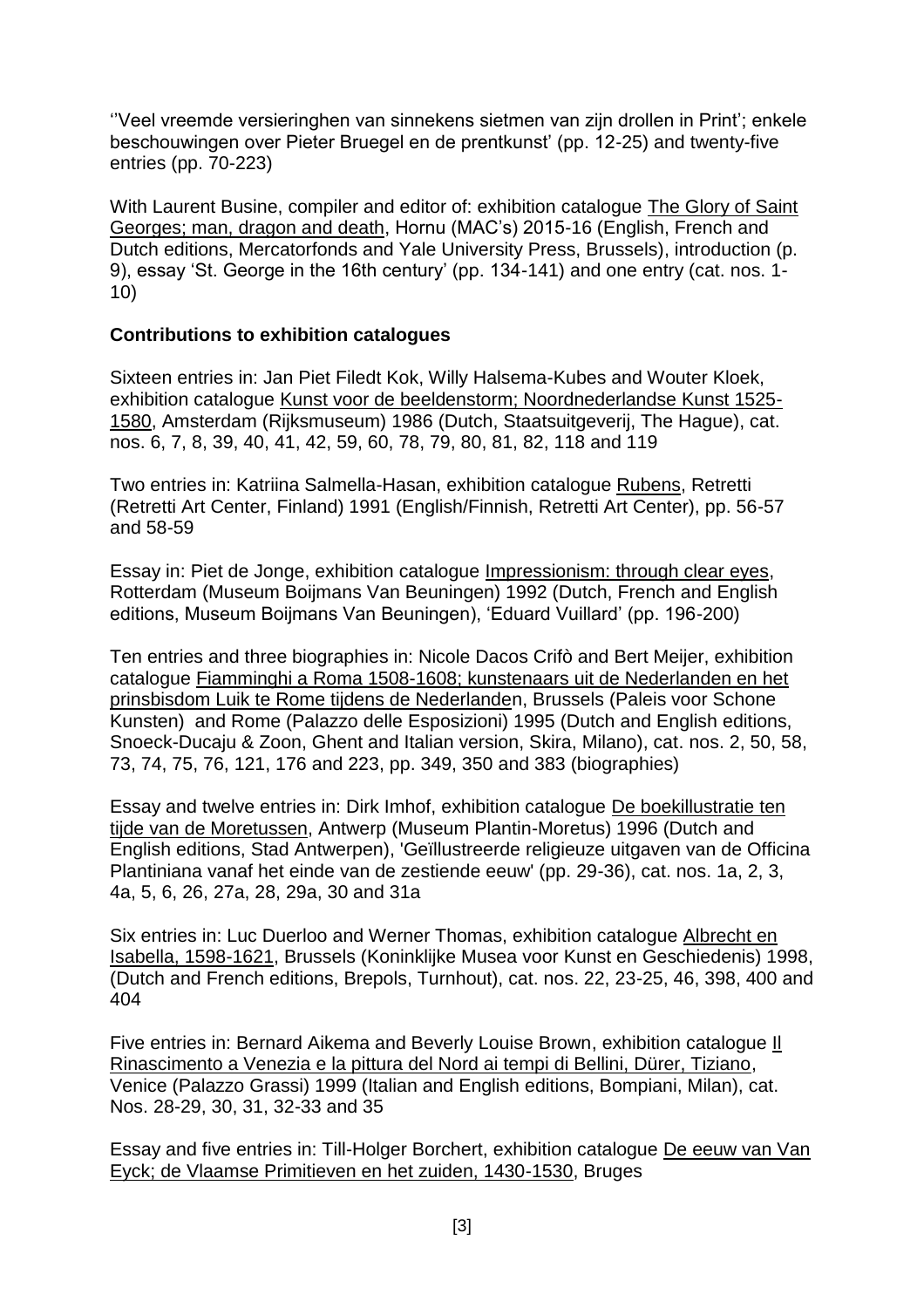(Groeningemuseum) 2002 (Dutch, English, French and German editions, Ludion, Ghent), 'De Vlaamse Primitieven en de 'ontdekking' van het landschap' (pp. 212-219) and cat. nos. 7, 17, 39, 40 and 110

With Till-Holger Borchert, essay in: Mar Borobia, exhibition catalogue Gerard David y el paisaje flamenco, Madrid (Museo Thyssen-Bornemisza) 2004 (Spanish, Museo Thyssen-Bornemisza, Madrid), 'Gerard David: origenes y repercusiones del paisaje flamenco (pp. 97-123)

Three entries in: Natasja Peeters, exhibition catalogue De uitvinding van het landschap, van Patinir tot Rubens 1520-1650, Antwerp (Koninklijk Museum voor Schone Kunsten Antwerpen) 2004 (Dutch, Koninklijk Museum voor Schone Kunsten Antwerpen), cat. nos. 27, 28 and 31

Essay in: Nico Van Hout, exhibition catalogue Copyright Rubens; Rubens en de grafiek, Antwerp (Koninklijk Museum voor Schone Kunsten Antwerpen) and Québec (Musée National des Beaux-arts du Québec) 2004-05, (Dutch and French editions, Ludion, Ghent & Amsterdam), 'De markt voor grafiek in Antwerpen; de zestiende en zeventiende eeuw' (pp. 150-155)

Nine entries in: Till-Holger Borchert, exhibition catalogue Van Eyck tot Dürer, de Vlaamse Primitieven & Centraal-Europa 1430-1530, Bruges (Groeningemuseum) 2010-11, (Dutch, English, French and German editions, Lannoo, Belser and Thames & Hudson, Tielt, Stuttgart & London), cat. nos. 14, 62, 64, 146-147, 150, 153, 238, 239 and 242

One entry in: Suzanne Folds McCullagh, exhibition catalogue Capturing the sublime; Italian drawings of the Renaissance and Baroque, Chicago (The Art Institute of Chicago) 2012, (English, Yale University Press, New Haven & London), cat. no. 29

Essay and two entries in: Alain Tapié and Michel Weemans, exhibition catalogue Fables du paysage flamand; Bosch, Bles, Brueghel, Bril, Lille (Palais des Beaux Arts de Lille), 2012-13 (French, Somogy éditions d'arts, Paris), ''Nous devons chercher à atteindre la plus grande diversité...'; copia et varietas dans le paysage de l'art néerlandais du XVIe siècle' (pp. 72-75) and cat. nos. 49 and 78

Essay and one entry in: Joris Van Grieken, Ger Luijten and Jan Van der Stock, exhibition catalogue Hieronymus Cock, the renaissance in print, Leuven (M - Museum) and Paris (Fondation Custodia) 2013 (English, French and Dutch editions, Yale University Press & Mercatorfonds, Brussels, New Haven & London), ''He was himself very inventive of Landscapes'; Hieronymus Cock and Landscape' (pp. 52-57) and cat. no. 69

One entry in: Sandrine Vézilier-Dussart, exhibition catalogue Schatten van het maniërisme in Vlaanderen, 1500-1575, Cassel (Musée de Flandre) 2013, (Dutch and French editions, Snoeck, Ghent & Kortrijk), pp. 168-169

One entry in: Suzanne Folds McCullagh and Melissa L. Gustin, exhibition catalogue Dreams & Echoes; drawings and sculpture in the David and Celia Hilliard Collection,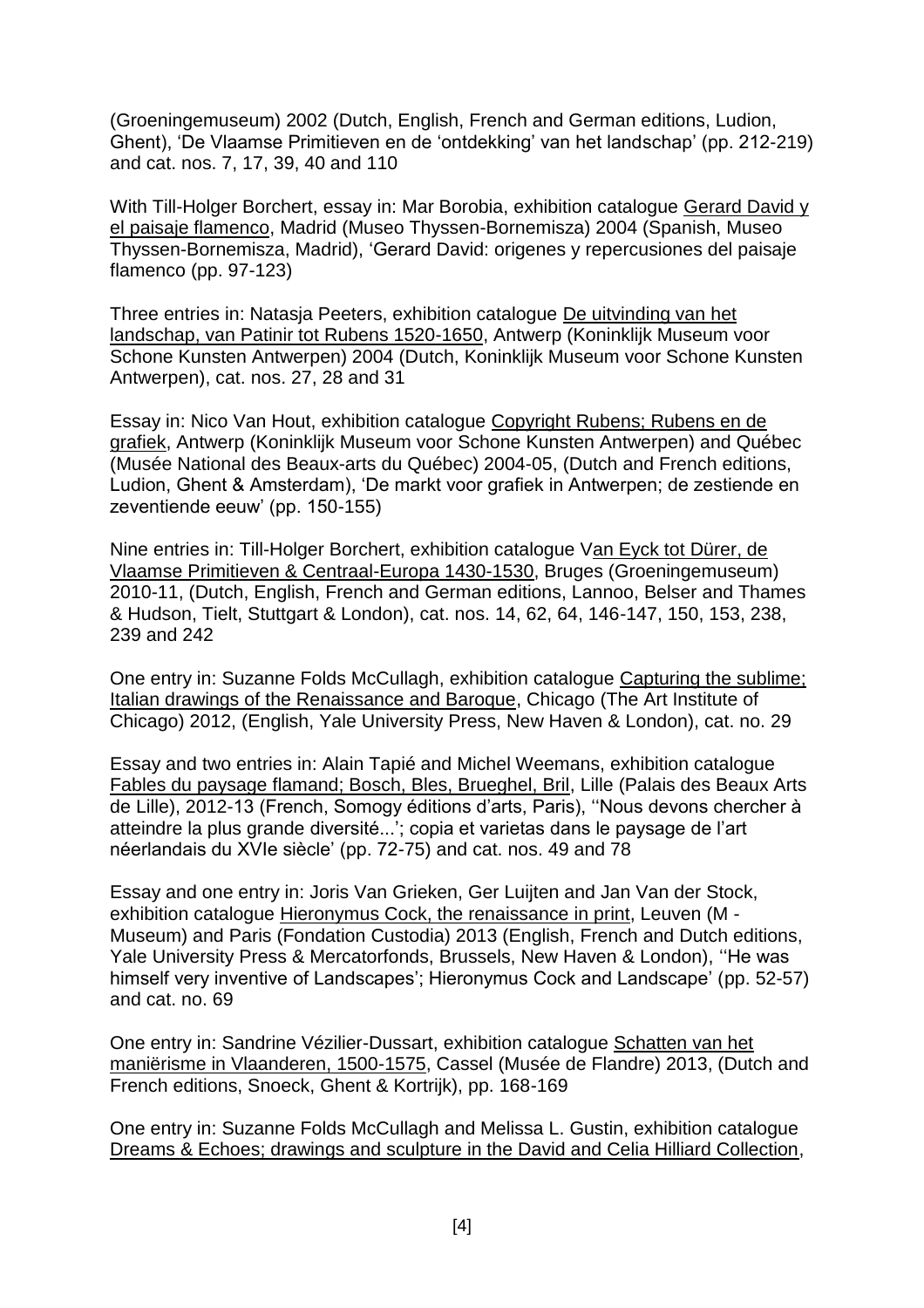Chicago (The Art Institute of Chicago) 2013 (English, Yale University Press, New Haven & London), cat. no. 2

Essay in: Sandrine Vézilier-Dusart and Cécile Laffon, exhibition catalogue La Flandre et la mer; de Pieter l'Ancien à Jan Brueghel de Velours, Cassel (Musée de Flandre) 2015, pp. 54-59 (French, and Dutch editions, Snoeck, Ghent), 'Les vaisseaux de mer de Pieter Bruegel l'Ancien; un aspet moins connu de son oeuvre', pp. 54-59

## **Articles**

'Lucifer', Bulletin van het Rijksmuseum 35 (1987), pp. 91-104 (Dutch, English summary, pp. 123-124)

'De bruiloft van Peleus en Thetis; Karel van Mander (1548-1606)', Bulletin van de Vereniging Rembrandt 1 (1991), pp. 14-17 (Dutch)

'Een teruggevonden Laatste Oordeel van Hendrick Goltzius; Goltzius' relatie met de Antwerpse uitgever Philips Galle', Nederlands Kunsthistorisch Jaarboek 42/43 (1991- 92), pp. 145-158 (Dutch, English summary, p. 158)

'Philips Galle als uitgever van prenten aan het einde van de zestiende eeuw', De Zeventiende Eeuw 8 (1992), pp. 13-26 (Dutch)

'As a guide to the highest learning; an Antwerp drawing book dated 1589', Simiolus 21 (1992), pp. 40-56 (English)

'De kameel in de zestiende-eeuwse Nederlandse prentkunst', in: Jelle Reumer, Het fenomeen kameel, Rotterdam 1992, pp. 7-17 (Dutch, Natuurmuseum Rotterdam)

'Die grijze kop vol vuur en stoute denkings kragt; Johann Bernhard Scheffers portret van Dirk Langendijk', in: Johan ter Molen, Vorm geven aan veelzijdigheid; opstellen aangeboden aan Wim Crouwel ter gelegenheid van zijn afscheid als directeur van Museum Boymans-van Beuningen, Rotterdam 1993, pp. 94-101 (Dutch, Museum Boijmans Van Beuningen)

'Iron-gall ink corrossion: the role of collection keepers', in: Hans van der Windt, Irongall ink corrosion; proceedings European workshop on iron-gall ink corrossion, Amsterdam & Rotterdam 1997, pp. 31-33 (English, Museum Boijmans Van Beuningen & the Netherlands Institute for Cultural Heritage)

'Prentkunst in Nederland; enkele opmerkingen over eigentijdse grafiek', in: Hanneke Nagel, Prent '97, magazine grafiekbeurs, pp. 32-40, Arnhem 1997 (Dutch, GBK, Gemeenschap Beeldende Kunstenaars)

'Dr. J.C.J. Bierens de Haan, 1867-1951', in: Johan ter Molen, 150 jaar Museum Boijmans Van Beuningen; een reeks beeldbepalende verzamelaars, Rotterdam 1999, pp. 254-285 (Dutch, NAI Publishers)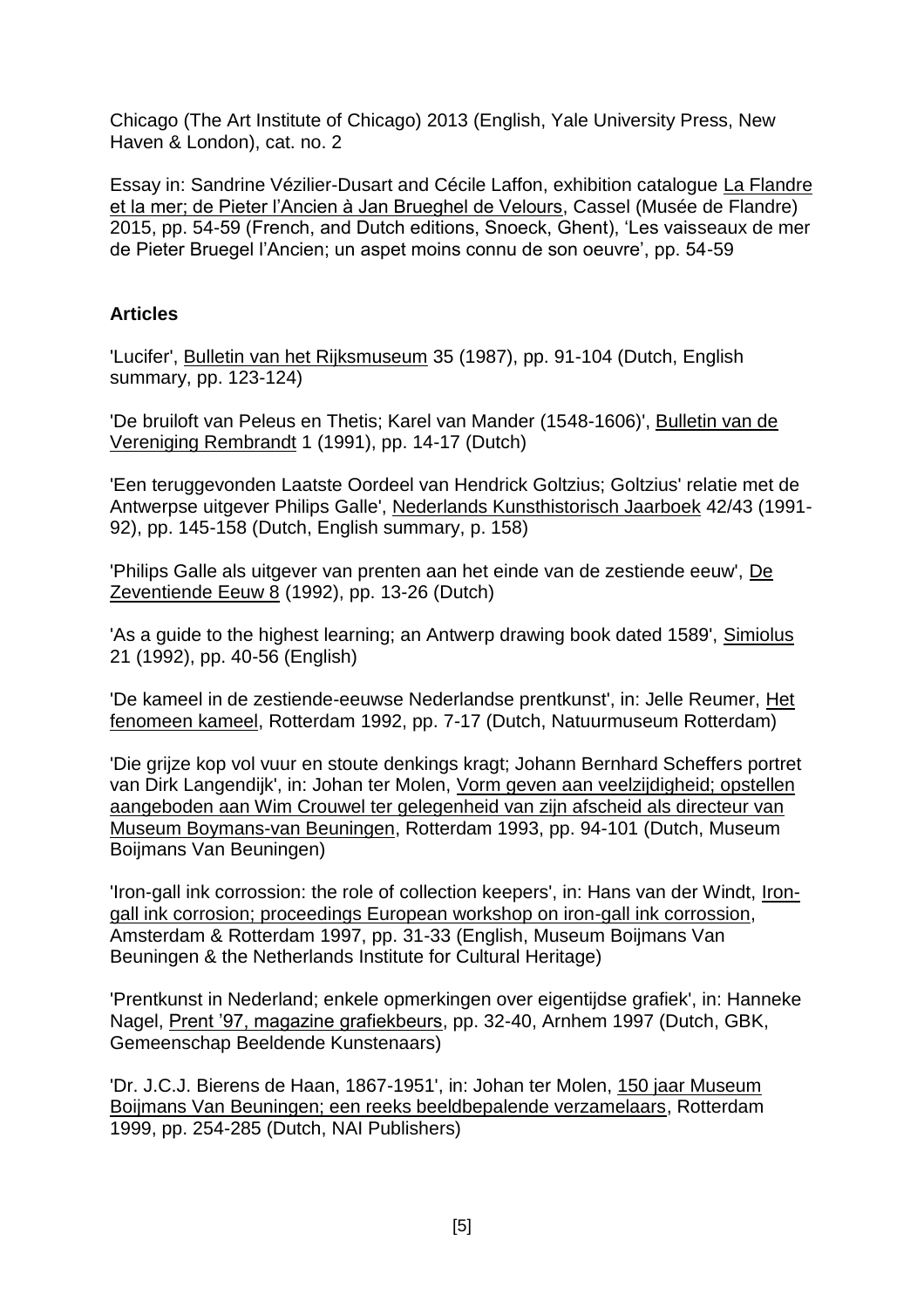With Anita Hopmans, 'Dr. A.J. Domela Nieuwenhuis, 1850-1935', in: Johan ter Molen, 150 jaar Museum Boijmans Van Beuningen; een reeks beeldbepalende verzamelaars, Rotterdam 1999, pp. 196-231 (Dutch, NAI Publishers)

Eigentijdse grafiek in Nederland; enkele opmerkingen', in: Klaas Laansma, De graficus en zijn werk in 1900 en nu; verslag grafieksymposium Vereniging voor Originele Grafiek, Gemeentemuseum Den Haag, 20 november 1999, The Hague 2000, pp. 18-24 (Dutch, Vereniging voor Originele Grafiek)

'Directie aan het woord: situering van het Bruggemuseum binnen het Brugs museumbeleid en de Vlaamse ontwikkeling', [musea@brugge.be](mailto:musea@brugge.be) (Bulletin Stedelijke Musea Brugge), special issue 'Bruggemuseum', 23 (2003), pp. 3-4 (Dutch) 'Behoud en beheer in de Brugse musea', [musea@brugge.be](mailto:musea@brugge.be) (Bulletin Stedelijke Musea Brugge) 24 (2004), no. 3, pp. 3-4 (Dutch)

'Rubens, Jordaens, Van Dyck; Vlaamse meestertekeningen uit Museum Boijmans Van Beuningen, het verhaal van een bijzondere collectie', Museumbulletin (Bulletin Stedelijke Musea Brugge) 25 (2005), no. 3, pp. 4-9 (Dutch)

'Out and about with Bruegel', The Low Countries 14 (2006), pp. 58-64 (English)

'Corpus Brugge '05; een blik achteruit en vooruit', in: Randall Lesaffer, Brugge gedraaid; ideeën over de toekomst van Brugge en de Bruggelingen, Bruges 2006, pp. 86-93 (Dutch, Die Keure)

'CODART ontdekt de Franse Nederlanden; Vlaamse en Hollandse kunst in Noord-Frankrijk', in: De Franse Nederlanden – Les Pays-Bas Français (32) 2007, pp. 131- 146 (Dutch, with French summary, pp. 146-148)

With Gerdien Verschoor, 'Chemin faisant avec CODART: l'art flamand et néerlandais dans les musées du nord de la France', in: Septentrion 36 (2007), no. 4, pp. 2-9 (French)

'Samenwerken is met mensen werken; van Dido's Dood tot Oostenrijkse barokschetsen' Magazine Rijksmuseum Twenthe 2 (2007), pp. 9-12 (Dutch)

'The Life of Johannes Stradanus, celebrated Bruges Painter in Florence', The Low Countries 16 (2008), pp. 260-268 (English)

'Johannes Stradanus, gevierd Brugs schilder in Florence', Ons Erfdeel 31 (2008), no. 3. pp. 58-67 (Dutch)

'Pieter Bruegel de Oude; een onuitputtelijk mysterie', in: Geert Souvereyns, Antwerpen, Brugge, Gent; de musea en hun kunstschatten van Van Eyck tot Magritte (Dossier de l'art 158), Paris 2008, pp. 34-35 (Dutch and French editions, Editions Fatons)

With Geert Souvereyns, 'Samenwerking is mensenwerk; zeven jaar samenwerking tussen kunsthistorische musea in Vlaanderen', in: Annick Schramme, 1 + 1 = 3?;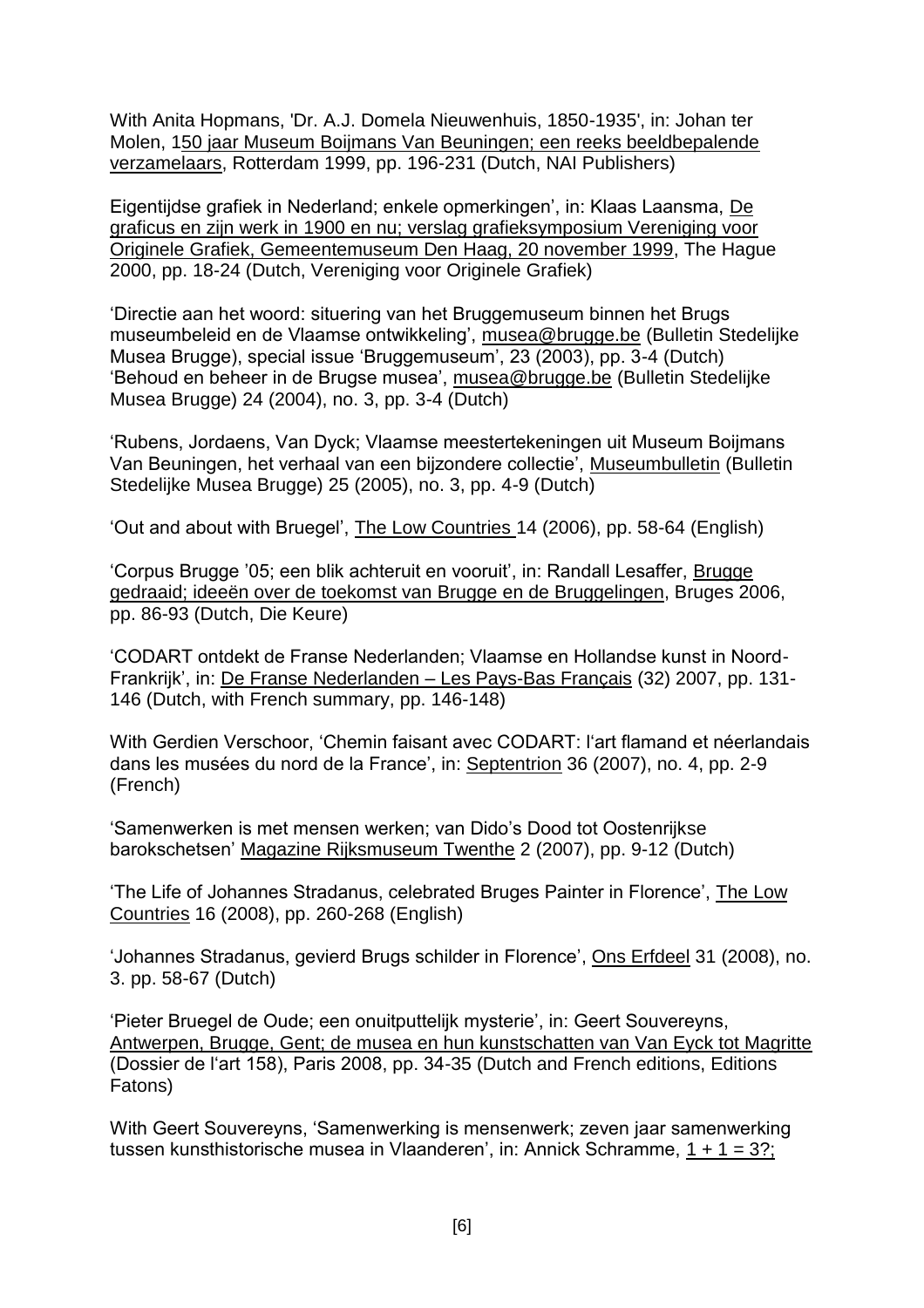over samenwerkingsverbanden in de culturele sector, Leuven 2009, pp. 97-113 (Dutch, Lannoo Campus)

''Van Eyck to Dürer', a matter of influence', The Low Countries 18 (2010), pp. 309- 312 (English)

''De Van Eyck a Dürer', une histoire d'influence', Septentrion 39 (2010), no. 3, pp. 68- 70 (French)

''Van Eyck tot Dürer', een verhaal van beïnvloeding', Ons Erfdeel 53 (2010), no. 3, pp. 142-144 (Dutch)

With Robert Hoozee and Paul Huvenne, 'Elk museum heeft zijn biografie; kunstcollecties zijn meer dan een optelsom', in: Paul Depondt et al., Met nieuwsgierige blik; collectievorming en aankoopbeleid in Vlaanderen, Brussels 2010, pp. 19-37 (Dutch ASP editions, Vlaamse Gemeenschap, BAM & FARO)

'A versatile precursor: painter Jan Gossart', The Low Countries 19 (2011), pp. 309- 311 (English, ISSN 0779-5815)

With Pilar Silva Maroto, 'The rediscovery of Pieter Bruegel the Elder's 'Wine of St Martin's Day', acquired for the Museo Nacional del Prado, Madrid', The Burlington Magazine 153 (December 2011), pp. 784-793 (English)

'Uniciteit van het banale', in: Nick Herweyers and Dirk Vanclooster, Schatten van de Duinenabdij, Brugge 2012, pp. 78-83 (Dutch, Uitgeverij Van de Wiele)

'Maatschappelijke instellingen: Hospitaalmuseum', in: Annick Hus, Cahier: over collecties 2, Brussels 2012, pp. 228-232 (Dutch, Agentschap Kunsten en Erfgoed)

With Laurent Busine, 'De Treurenden; tranen van liefde', in: Laurent Busine, Tranen van Liefde, Bruges & Hornu 2012, pp. 9-12 (Dutch and French editions, MAC's, Hornu)

'Een selectie opmerkelijke OCMW collecties; waardevol erfgoed van eeuwen zorgverlening', in: Daniël Christiaens, Openbaar Kunstbezit Vlaanderen (themanummer OCMW Collecties) 50, no. 6 (December 2012), pp. 2-3 (Dutch)

'Pieter Bruegel the Elder in the limelight again', The Low Countries 21 (2013), pp. 313-315 (English)

'Bruegel l'Ancien sous les feux de l'actualité', Septentrion 42 (2013), no. 1, pp. 71-74 (French)

'The Dating of Pieter Bruegel's Landscape Drawings Reconsidered and a New Discovery', Master Drawings 51 (2013), no. 3, pp. 291-322 (English)

'Christian Boltanski, les registres du Grand-Hornu; een monumentale installatie uit het MAC's te gast op de zolders van het Sint-Janshospitaal', Museumbulletin (Bulletin Stedelijke Musea Brugge) 34 (2014), no. 2, pp. 20-21 (Dutch)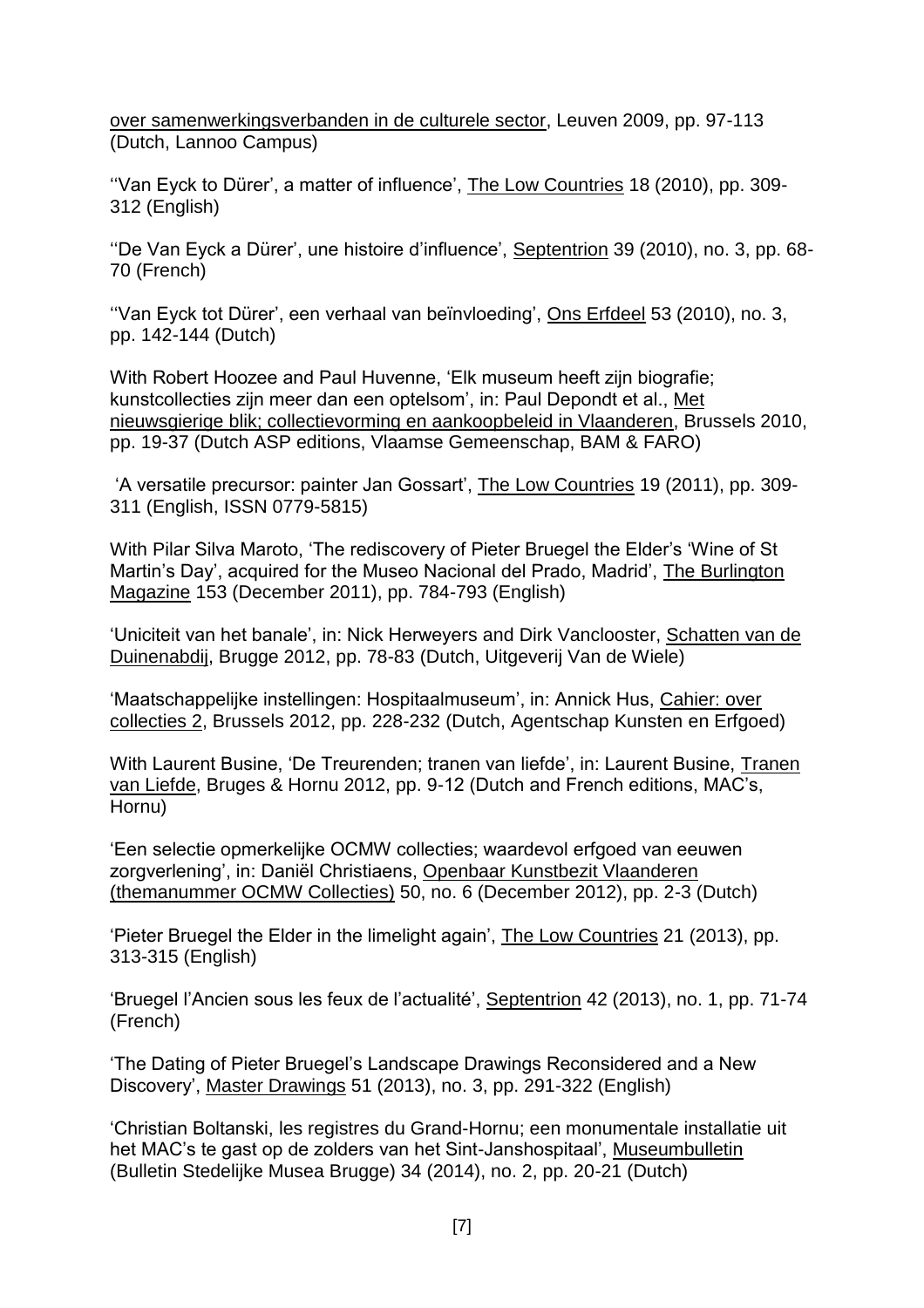'Haarlem en de prentkunst in de 16e eeuw, een korte inleiding', Museumbulletin (Bulletin Stedelijke Musea Brugge), special issue 'Virtuoos Maniërisme, prenten van Hendrick Goltzius uit het Groeningemuseum', 34 (2014), pp. 6-9 (Dutch)

'Batman in Mons; Saint John and the European Capital of Europe', The Low Countries 23 (2015), pp. 313-314 (English)

'Voorloper én vertegenwoordiger van zijn tijd; reflecties over de betekenis van Jheronimus Bosch' oeuvre', Ons Erfdeel 59 (2016), no. 1, pp. 58-66 (Dutch)

'Hieronymus Bosch - both trendsetter and representative of his time', The Low Countries 24 (2016), pp. 124-133 (English)

'Enfant de son époque et précurseur: Jérome Bosch', Septentrion, arts, lettres et cultures de Flandre et des Pays-Bas 45 (2016), pp. 2-9 (French, ISSN 07771-8034)

'A Spanish adventure; the rediscovery of a Bruegel and its acquisition by the Prado', in: Bart Cornelis, Gert Luijten, Louis van Tilborgh and Tim Zeedijk, Collecting for the public, works that made a difference; essays for Peter Hecht, London 2016 (Paul Holberton publishing, Fondation Custodia, Paris and Vereniging Rembrandt, The Hague, ISBN 978 1 911300 04 5), pp. 190-195

#### **Reviews**

Review of Stephen H. Goddard, An eye on Flanders: the graphic art of Jules de Bruycker, exhibition catalogue Lawrence, Kansas (Spencer Museum of Art) 1996, in: Print Quarterly 14 (1997), pp. 327-330 (English)

Review of Jan de Jong, Mark Meadow and Bart Ramakers: Prentwerk; Print work 1500-1700 (Nederlands Kunsthistorisch Jaarboek 52 (2001), (Zwolle 2002), in: Sehepunkte 3 (2003), no.§ 10 [15.10.2003] (English, URL: [http://www.sehepunkte.historicum.net/2003/10/1343.html\)](http://www.sehepunkte.historicum.net/2003/10/1343.html)

Review of Susan Dackerman, Painted Prints; the revelation of color in northern Renaissance & Baroque engravings, etchings & woodcuts, exhibition catalogue Baltimore (The Baltimore Museum of Art) & Saint Louis (Saint Louis Museum of Art) 2002, in: Simiolus 30 (2003), pp. 252-254 (English)

Review of Eddy De Jongh and Peter Schatborn, exhibition catalogue Charles Donker, etser, Rembrandthuis (2002-03), in: Print Quarterly 21 (2004), pp. 454-456 (English)

Review of Boudewijn Bakker, Landschap en Wereldbeeld van Van Eyck tot Rembrandt, Bussum 2004, in: Ons Erfdeel 48 (2005), pp. 129-131 (Dutch, ISSN 0030-2651)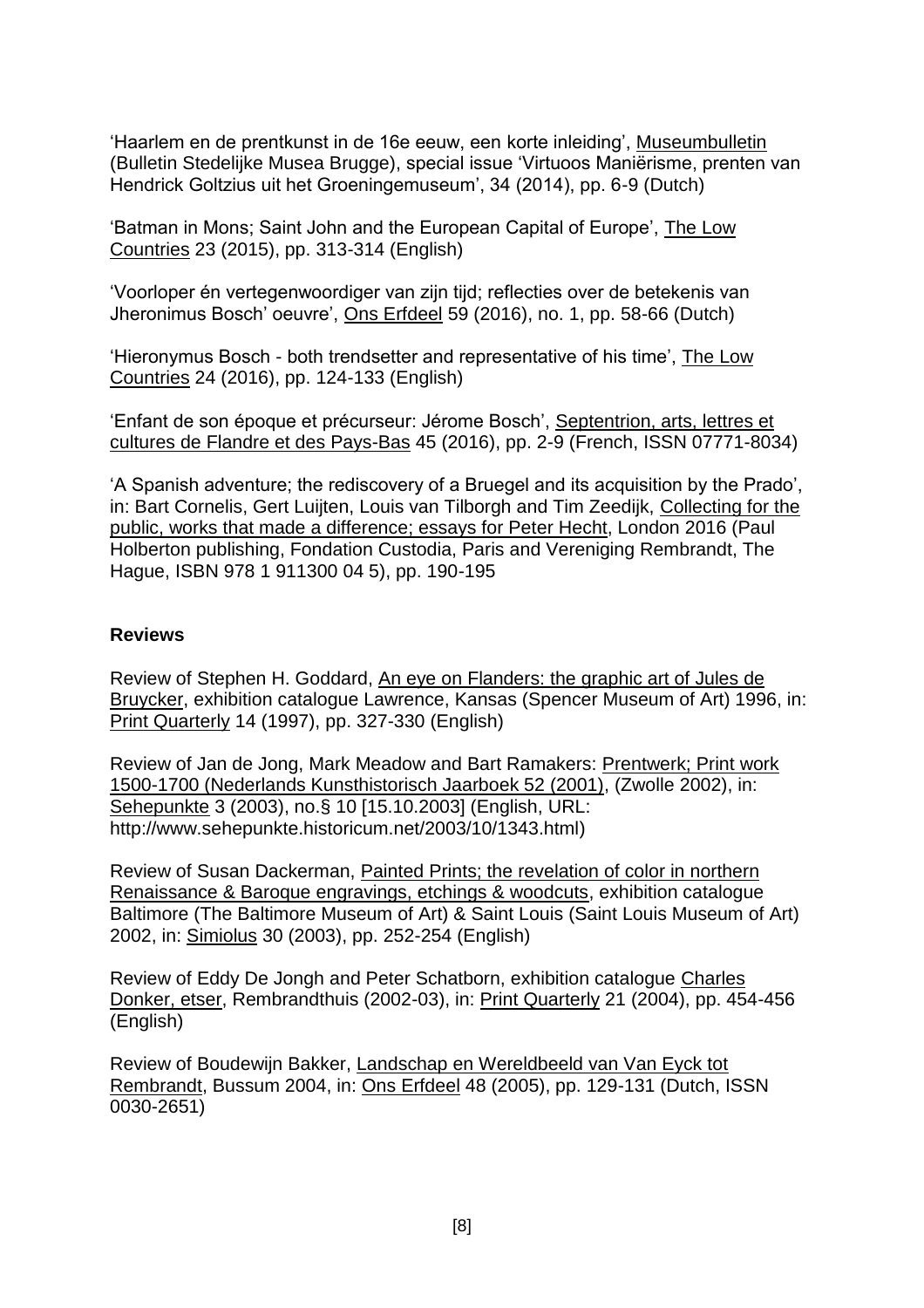Review of Walter Melion, The Meditative Art: Studies in the Northern Devotional Print, Philadelphia 2009, in: Catholic Historical Review 97, no. 4 (October 2011), pp. 796-799 (English)

Review of Matthijs Ilsink, Bosch en Bruegel; kunst over kunst bij Pieter Bruegel (c. 1528-1569) en Jheronimus Bosch (c. 1450-1516), Nijmegen 2009, in: The Burlington Magazine 154 (February 2012), pp. 124-125 (English)

Review of Christopher Heuer, The City Rehearsed; object, architecture and print in the worlds of Hans Vredeman de Vries, Londen & New York 2008, in: Print Quarterly 29 (2012), pp. 227-229 (English)

### **Various publications**

Five entries, in: Jane Turner, The Grove dictionary of art, 34 vols., London 1996 (English, Oxford University Press), Pieter Bout (vol. 4, p. 589), Johannes van Londerseel (vol. 19, pp. 563-564), Jacob Louys (vol. 19, p. 731), Pieter van Sompel (vol. 29, p. 62), Hans Witdoeck (vol. 33, p. 262)

Hieronymus Cock', in: Saur Allgemeines Künstler-Lexikon; die bildende Künstler aller Zeiten und Völker, vol. 20 (Munich & Leipzig 1998), pp. 69-70 (German, K.G. Saur's Verlag)

'Collaert', in: Saur Allgemeines Künstler-Lexikon; die bildende Künstler aller Zeiten und Völker, vol. 20 (Munich & Leipzig 1998), pp. 272-273 (German, K.G. Saur's Verlag)

'Cornelis Cort', in: Saur Allgemeines Künstler-Lexikon; die bildende Künstler aller Zeiten und Völker, vol. 21 (Munich & Leipzig 1999), pp. 341-344 (German, K.G. Saur's Verlag)

'Bartolomeus and Zacharias Dolendo', Saur Allgemeines Künstler-Lexikon; die bildende Künstler aller Zeiten und Völker, vol. 28 (Munich & Leipzig 2001), pp. 321- 322 (German, K.G. Saur's Verlag)

Editor of: Jan Wagner, Derkzen van Angeren; de bezielende kracht achter de Rotterdamse grafiek, Baarn 2001, 100 pp. (Dutch, with English summary, Uitgeverij De Prom), editorial pp. 9-10

With Till-Holger Borchert, reaction to 'Cyriel Stroo: Rezension von: Till-Holger Borchert [Hg.]: The Age of Van Eyck. The Mediterranean World and Early Netherlandish Painting 1430-1530. Ausstellungskatalog Groeningemuseum, Brügge 2002, London: Thames & Hudson 2002, in: Sehepunkte 2 (2002), no. 9 [15.09.2002] (URL: [http://www.sehepunkte.historicum.net/2002/09/0500237956.html\)](http://www.sehepunkte.historicum.net/2002/09/0500237956.html)', in: Sehepunkte 3 (2003), nr 6 [15.6.2003] (English, URL: [http://www.sehepunkte.historicum.net/2003/06/comments.html\)](http://www.sehepunkte.historicum.net/2003/06/comments.html)

'Cornelis Galle I, Cornelis Galle II, Cornelis Galle III, Johannes Galle, Norbertus Galle, Philips Galle, Theodoor Galle', Saur Allgemeines Künstler-Lexikon; die